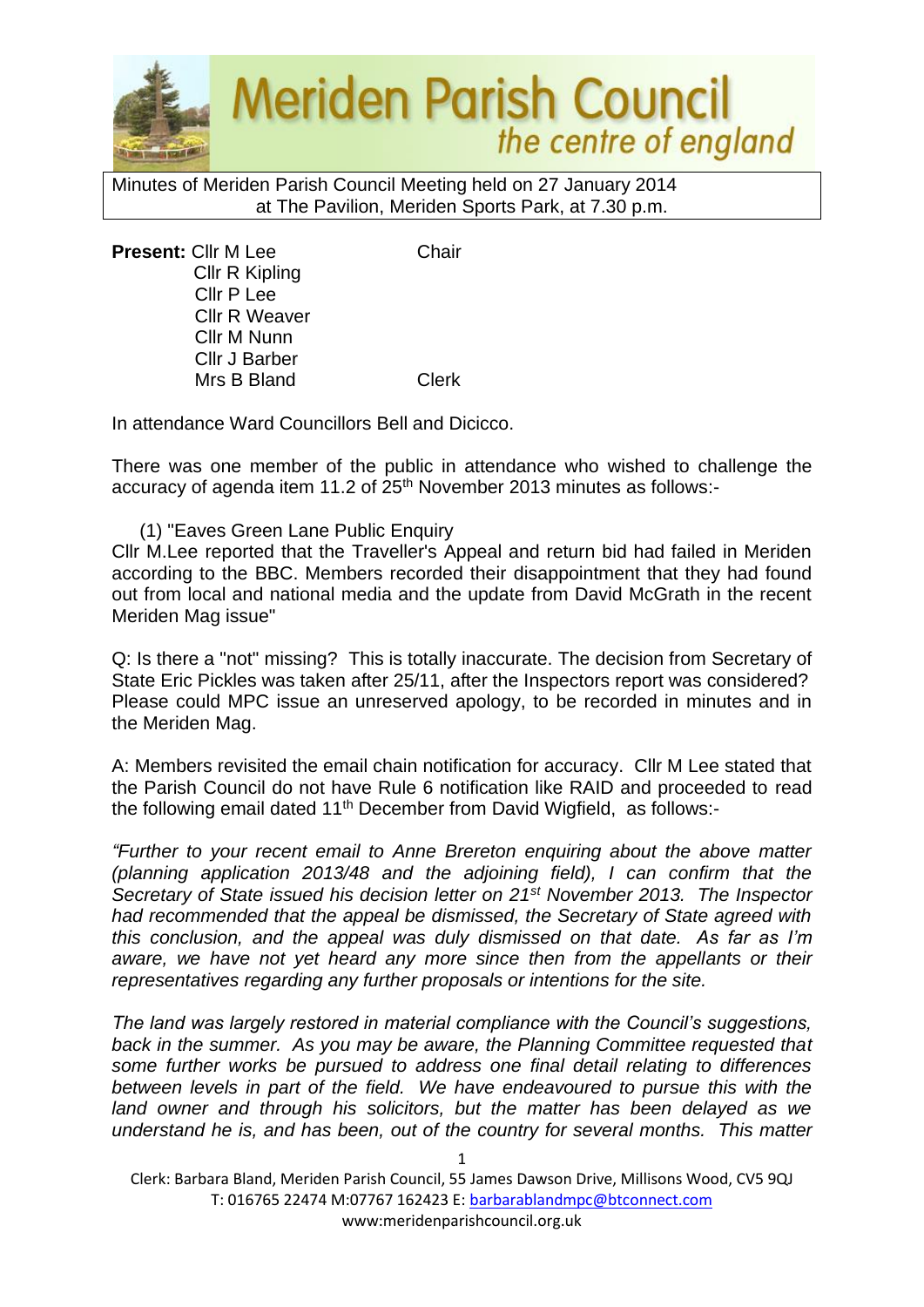

will be reviewed, to assess and agree what further works, if any, may still be *appropriate, as soon as we can make contact – which I imagine will probably be early in the new year now.* 

*I hope this is of some assistance, but feel free to contact me direct if you have any further queries."*

Cllr P Lee reported that listening to BBC on-line news on 25<sup>th</sup> November 2013; this was the only news update available at that time and item 11.2 is accurate with factorial correctness.

Cllrs Bell and Dicicco confirmed factorial correctness and read their notification of the Secretary of State's decision of 21st November 2013 from Margaret Jackson dated and received on 28<sup>th</sup> November 2013.

The resident thanked Ward Councillors and further wished to record his thanks for SMBC support, together with the commitment of David McGrath and Nicky Sinclair as this has proved an important test case for retrospective planning applications for unsuitable and unlawful developments.

## **(2) Interim Draft Minutes**

The resident further requested a change of Council due process for the purpose of interim minutes being issued to the public so they may correct errors prior to Member's approval for accuracy. Cllr Weaver replied that minutes cannot be circulated in the public domain until they have been approved by Members at the next Parish Council meeting.

#### (3) **Amendment to procedure**

The resident requested a change to Parish Council due process so interim minutes may be publicly circulated prior to Member approval. Cllr Weaver, on behalf of Members, denied the request as the due process is law and forms due process referred to in the Parish Council Standing Orders. Cllrs Bell and Dicicco both agreed that this applies to Borough, District and Town Councils and the same process is followed by law.

The resident asked for consideration of amending the statutes to which Cllr Dicicco replied that this is law and reflected in Council Standing Orders and therefore complies with due process. He further suggested the resident attends meetings and makes his own notes.

Cllr Kipling directed the resident to the SLCC (Society of Local Council Clerks) and WALC, (Warwickshire and West Midlands Association of Local Councils), to take instruction regarding Parish Council due process and Standing Orders.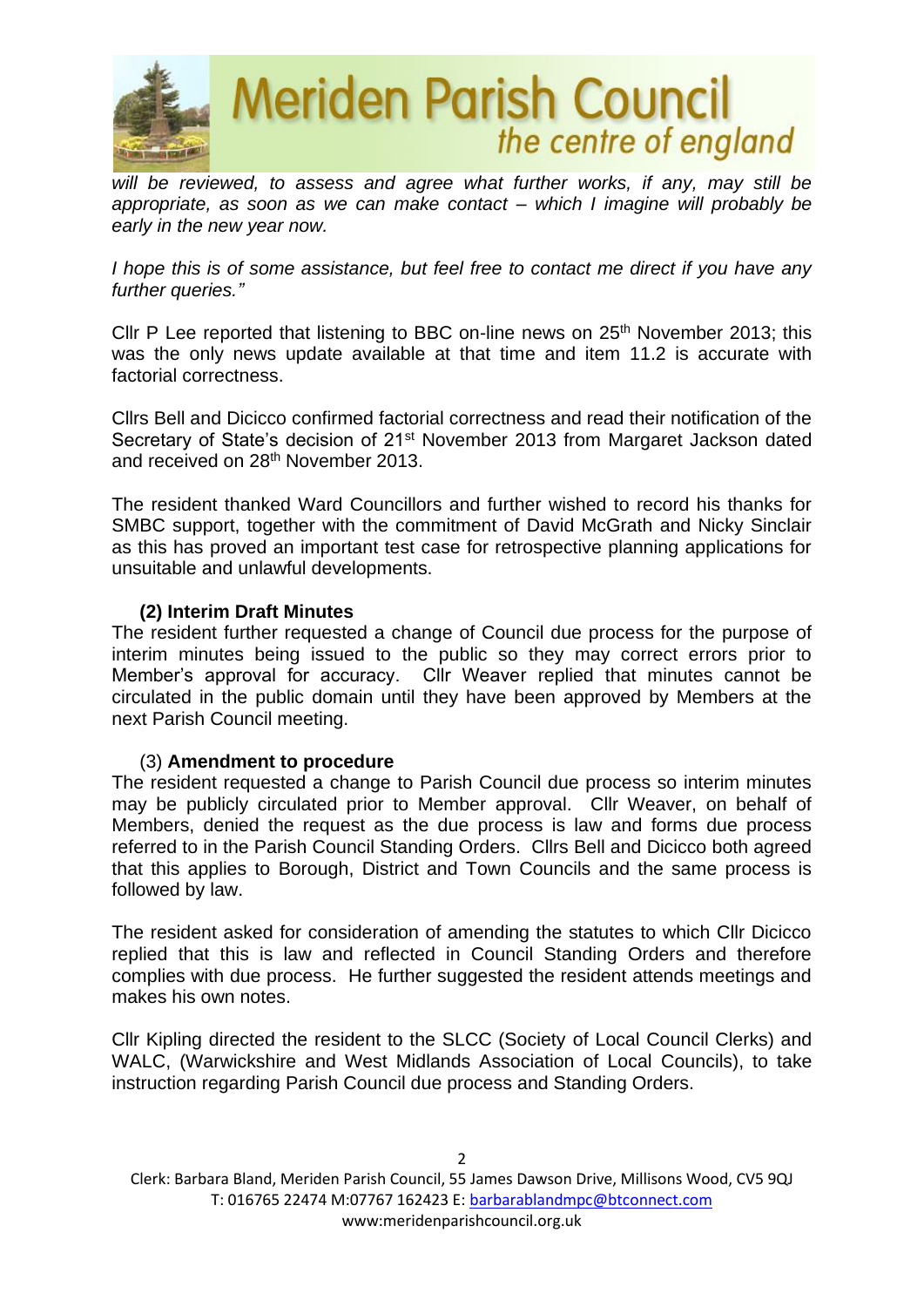

Cllr M Lee thanked the resident for his attendance and invited him to stay for the remainder of the meeting which he declined.

## **1. Welcome & Apologies**

Cllr M Lee opened the meeting and accepted apologies from Cllr F Lynch-Smith and Cllr M Haque.

**IT WAS RESOLVED** The Chair noted and accepted apologies.

## **2. Declarations of Interest**

There were no other declarations of interest.

# **3. Minutes of 16th December 2013**

Members had been circulated minutes of 16<sup>th</sup> December for consideration prior to meeting. Cllr Kipling proposed approval of minutes, seconded by Cllr P Lee.

**IT WAS RESOLVED** Members accepted minutes of 16<sup>th</sup> December 2013 as read.

## **4. Standing Order Review**

The review of Standing Orders remains a work in progress.

**IT WAS RESOLVED** Cllr Weaver and the Clerk will continue the review process.

## **5. FINANCE**

5.1 January Payments

Members received January payments for approval.

**IT WAS RESOLVED** Members unanimously approved payments list.

5.2 Quarter 3 Financial Summary

A copy was circulated to Members for their consideration. The Clerk drew attention to the reduced expenditure, but informed Members of the transfer of £2,500 from the Business Account to Community Account and requested the Chair to sign transfer confirmation.

**IT WAS RESOLVED** Members unanimously approved payments. The Chair signed payments notice and transfer acknowledgement.

## 5.3 Budget Process

Cllr Weaver advised that the work undertaken by the Clerk to update finance using Edge software should enable the budget setting process to be a straight forward; Members were asked to agree delegated powers to Finance Committee for the purpose of budget setting for the new financial year. Members discussed and agreed a 3% increase to all budget headings.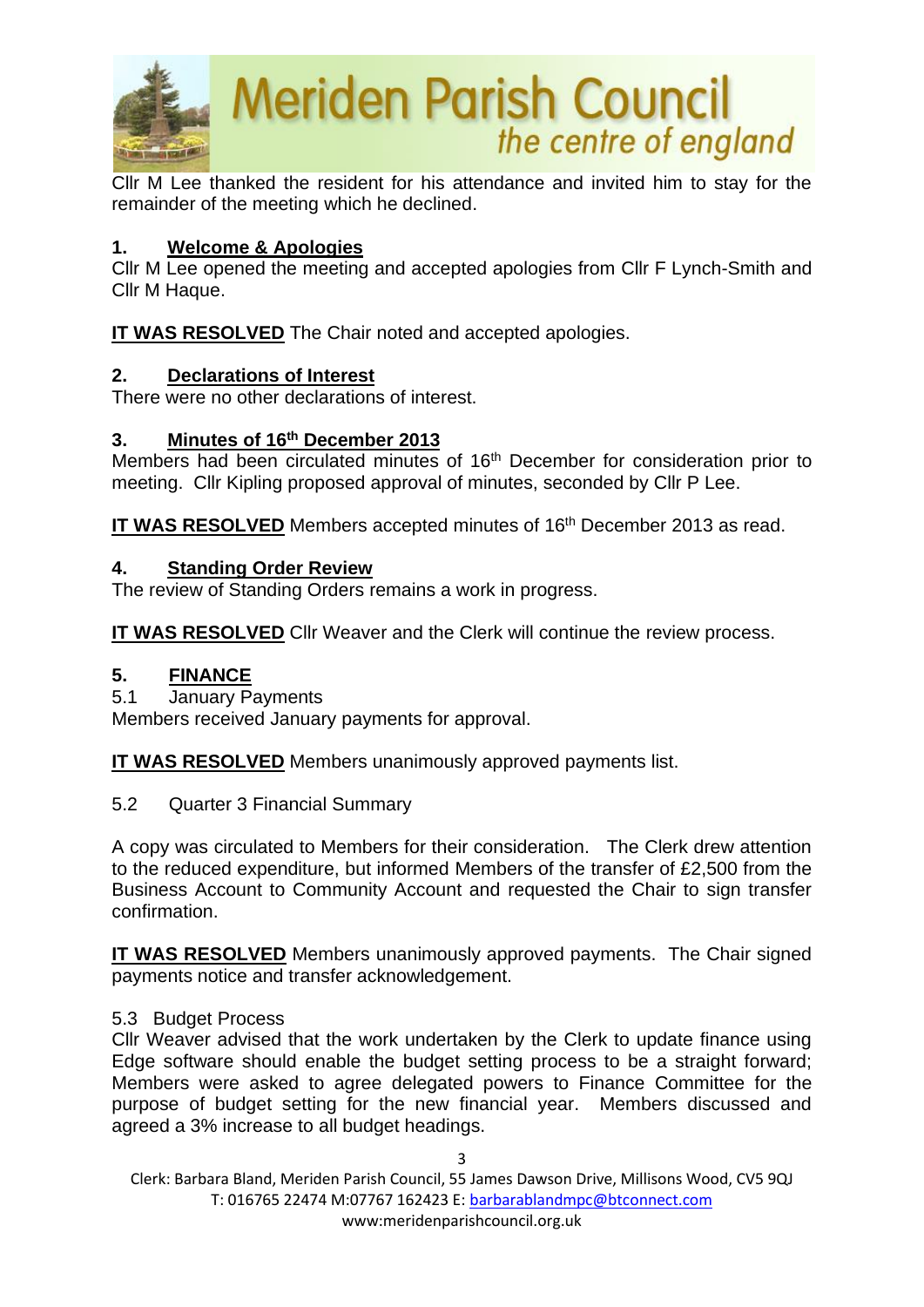

**IT WAS RESOLVED** Members approved delegated powers to Finance Committee for purpose of budget setting and 3% uplift.

## **6. Progress Reports**

6.1 Village Hall Management Committee Nothing to report.

6.2 Community Governor for Meriden C of E School

Cllr Weaver reported that governors are busy with school governance issues and ensuring all governors are receiving appropriate training to assist with their roles; it was also reported that some governors were spending approximately 5 hours per week on school business such as building issues, pre OFSTED and Board development.

6.3 War Memorials Nothing to report.

6.4 Pool Tidy Nothing to report.

6.5 Allotment Representative Nothing to report.

6.6 Footpaths/Forum Nothing to report.

## 6.7 Quarries Liaison Group

Cllr Kipling reported that the Clerk had made contact with CPRE who were unable to provide guidance regarding the management and enforcement of quarry traffic and referred to Mr Paul Price, West Midlands CPRE representative. He further reported Cornets End Lane to be a disgrace that is currently thick with mud, other debris and questioned the use of a wheel wash. The Clerk had circulated Members with the traffic impact survey that accompanied the 2012 planning permission granted to extend operations. There is no section 106 condition attached to any recent application for change of use or extension to operations for designated road network use except for Tarmac operations. Any new operator does not have to adhere to this condition. Cllrs Bell and Dicicco requested the Clerk forward to them David Wigfield's email with survey and any other supporting paperwork for their perusal and suggested to Cllr Bell this is included in next Quarry Liaison group meeting.

**IT WAS RESOLVED** The Clerk to forward communication from David Wigfield to Cllrs Bell and Dicicco.

## 6.8 Solihull Area Committee

Cllr Weaver advised the Committee met on 23rd January 2014 in Castle Bromwich.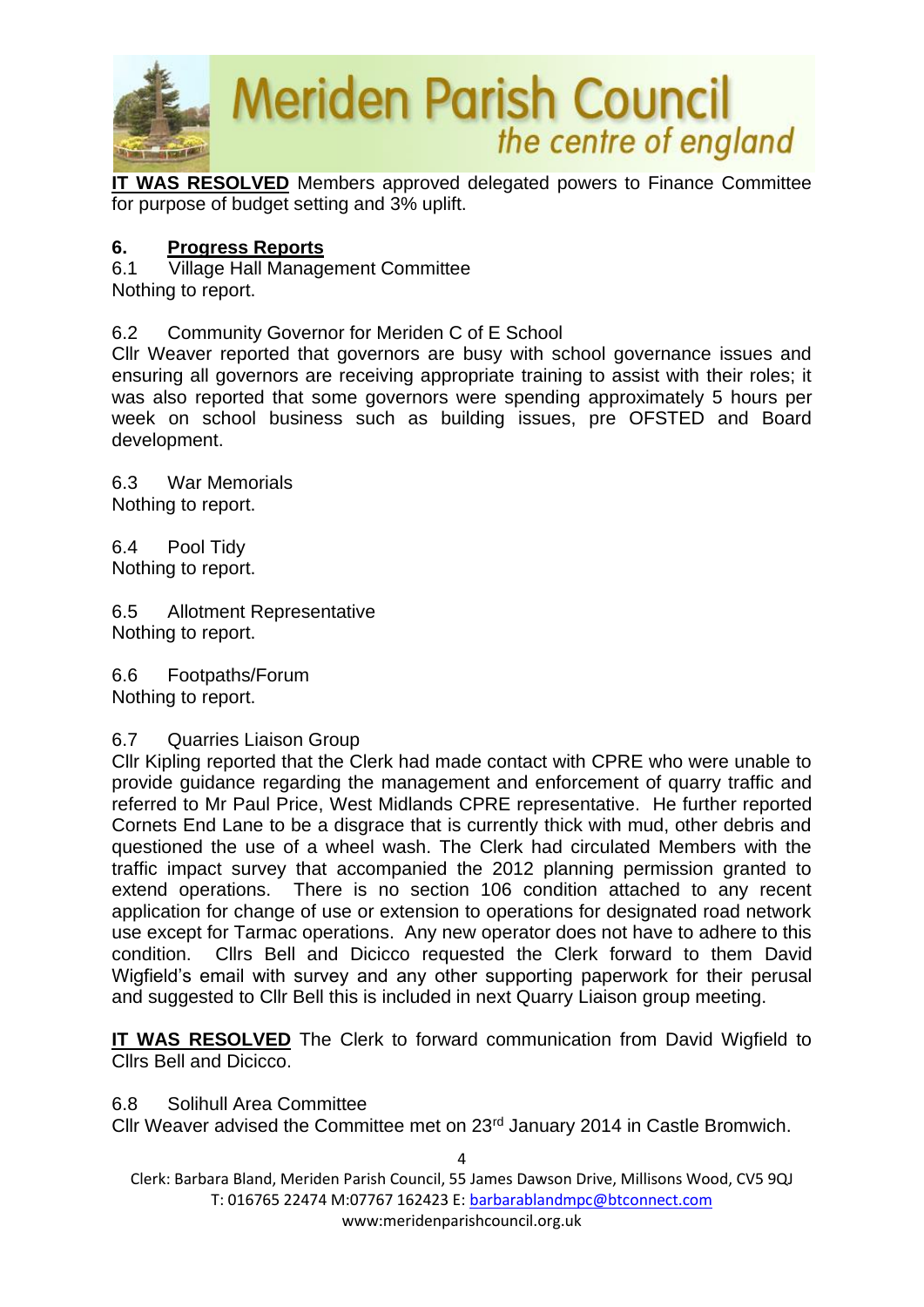

The new Charter has been rubber stamped by SMBC and Warwickshire County Council has requested adopting the Charter using the same template which is an accolade to the work of the Area Committee in re-writing and updating the Charter. Cllr Weaver reminded Members of the HS2 consultation for which they need to reply and the extended date of 10<sup>th</sup> February for Town and Parish Councils.

**IT WAS RESOLVED** Members agreed Cllr Weaver's update and Cllr Weaver was requested to write a response to HS2 consultation on behalf of Meriden Parish Council.

6.9 Tree Warden Nothing to report.

#### 6.10 Community Surgeries

The Clerk reported that a Community Surgery held on 13<sup>th</sup> January 2014 with Bruce Brant received three members of the public who raised the following issues:-

- Leys Lane on-going works.
- Meriden Gate hedge removal and replacement; tree down in gales, but debris left in situ by Rangers as wildlife corridor that is now causing drainage issues as surface eater is blocked from flowing into drainage; David Wilson advertising request to remove signage.
- Anti-social behaviour with door knocking and other general nuisance to residents during early hours, housing association also contacted for security lighting for vulnerable residents. Report to Police by Neighbourhood Coordinator.
- Update of outstanding items regarding roundabout repairs, tree, picnic bench and planters, ordering Yew tree, naming of Coronation island, bulb planting, pool tidy with Rangers, new gateway signage, lay-by and parking.

**IT WAS RESOLVED** The Clerk to continue to liaise with residents and SMBC officers to raise awareness of resident issues and action where necessary.

6.11 Community Speed Watch Nothing to report.

## 6.12 HS2

Cllr Lee reaffirmed the Government decision to continue with HS2. Cllr Kipling asked if there was anything we could do and Cllr Weaver suggested the best mitigation we can achieve for residents affected and wider community. Cllr Dicicco asked what residents were looking for as SMBC are collecting information from Town and Parish Councils affected by HS2. Cllr Weaver stated Meriden's submission would include traffic, noise impact, loss of green belt, effect of taking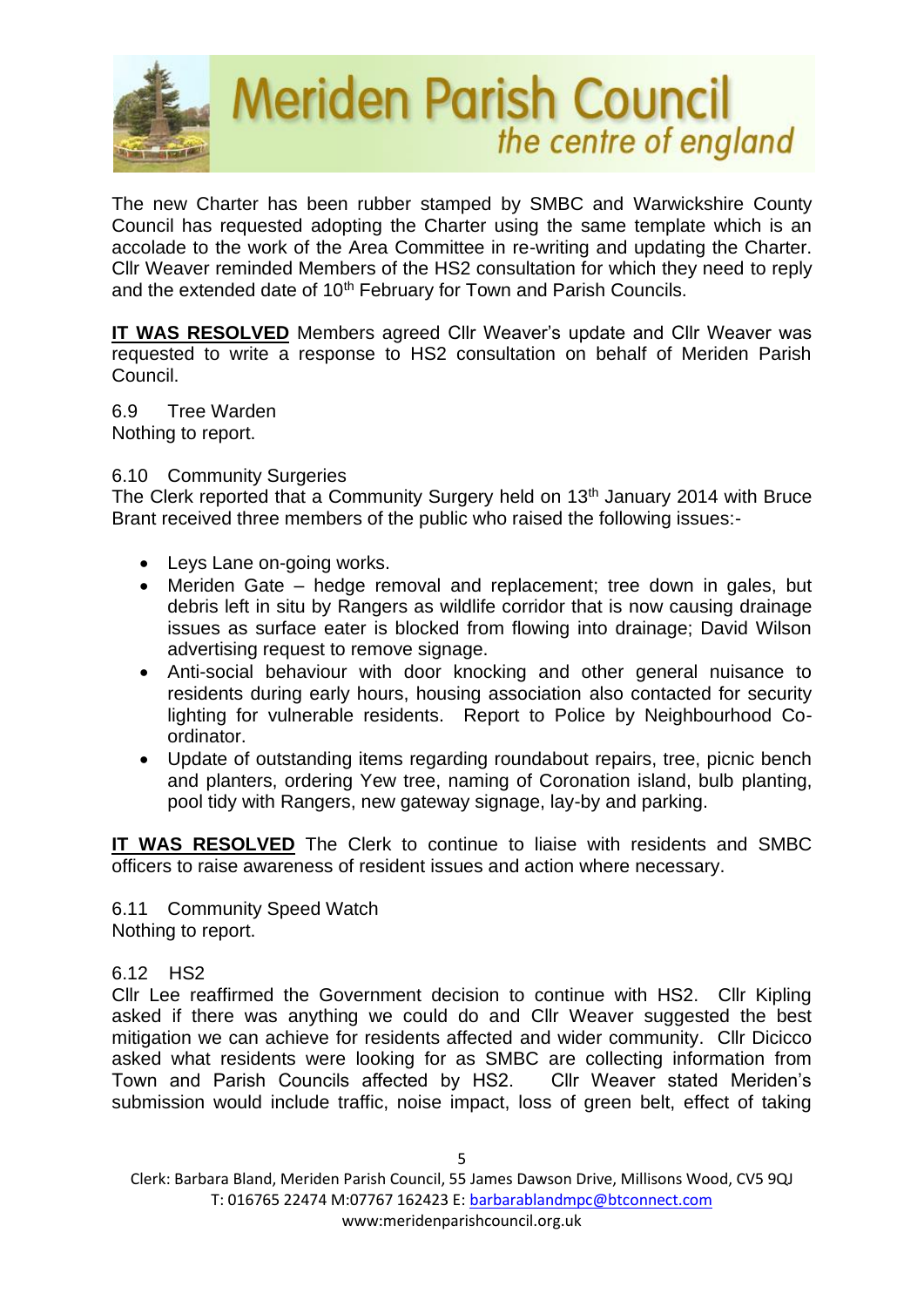

children to school, village displacement due to closure of road networks and accessibility to Solihull Town Centre including hospitals.

Cllr Kipling asked how many residents are aware of impact on village and how many have come to Parish Council office and looked through the Environmental Statements and Hybrid Bill available for public scrutiny? The Clerk confirmed only a handful of the public have been in.

# **7. Clerk's Report on Urgent Decisions since last meeting**

The Clerk circulated by email to Members her actions since last meeting. There were no questions and the Chair expressed her thanks and acknowledged content.

# **8. District and County Councillors' Reports**

Cllr Bell reported that SMBC were selective in what they can petition for HS2 mitigation. Cllr Weaver stated we need to know what SMBC is doing prior to consultation submission. Cllr Dicicco advised no more construction traffic had been raised at working party meeting. Cllr Bell informed of a traffic survey before commencement of works and confirmed there are issues of noise, raised sound levels at Patricks Farm which will exceed 96 decibels. Cllr Kipling stated the only concrete hatching plant locally is on Cornets End Lane quarry site and therefore section 106 conditions should be agreed prior to any commencement of works and planning.

**IT WAS RESOLVED** Cllr Weaver will liaise with Cllr Bell and Cllr Dicicco for mitigation and working party updates and respond to consultation on behalf of Parish Council.

# **9. Meriden Village Matters**

# 9.1(i) Library Update

Cllr M Lee reported that she has now received emails from Hilary Halliday and Wayne Plant regarding refurbishment and alterations that would be in the region of 40K; she further advised a Condition Survey had been undertaken and she was going to request a meeting with Tracey Cox to further discussion. Cllr Dicicco, Cllr Bell and Cllr Weaver requested they be included in any future meeting and late afternoon would be more suitable for attendees.

Cllr Lee informed Members she was looking at a resident volunteer scheme to tidy the upstairs of the Library. Cllr Dicicco asked about strengthening works and whether the upstairs could be used for a computer suite? Unfortunately the level of work required converting the upstairs and meeting with DDA regulations including emergency and fire exit is prohibitive and therefore no longer a consideration. The Clerk confirmed Linda Wilson's email response that no programme of works is maintained by SMBC for their listed building portfolio. Cllr Weaver stated there was right to challenge from a conservation perspective given planning is strictly adhered and enforced when applications are made to extend or change an existing listed building; furthermore Wayne Plant has made recommendations for front extension to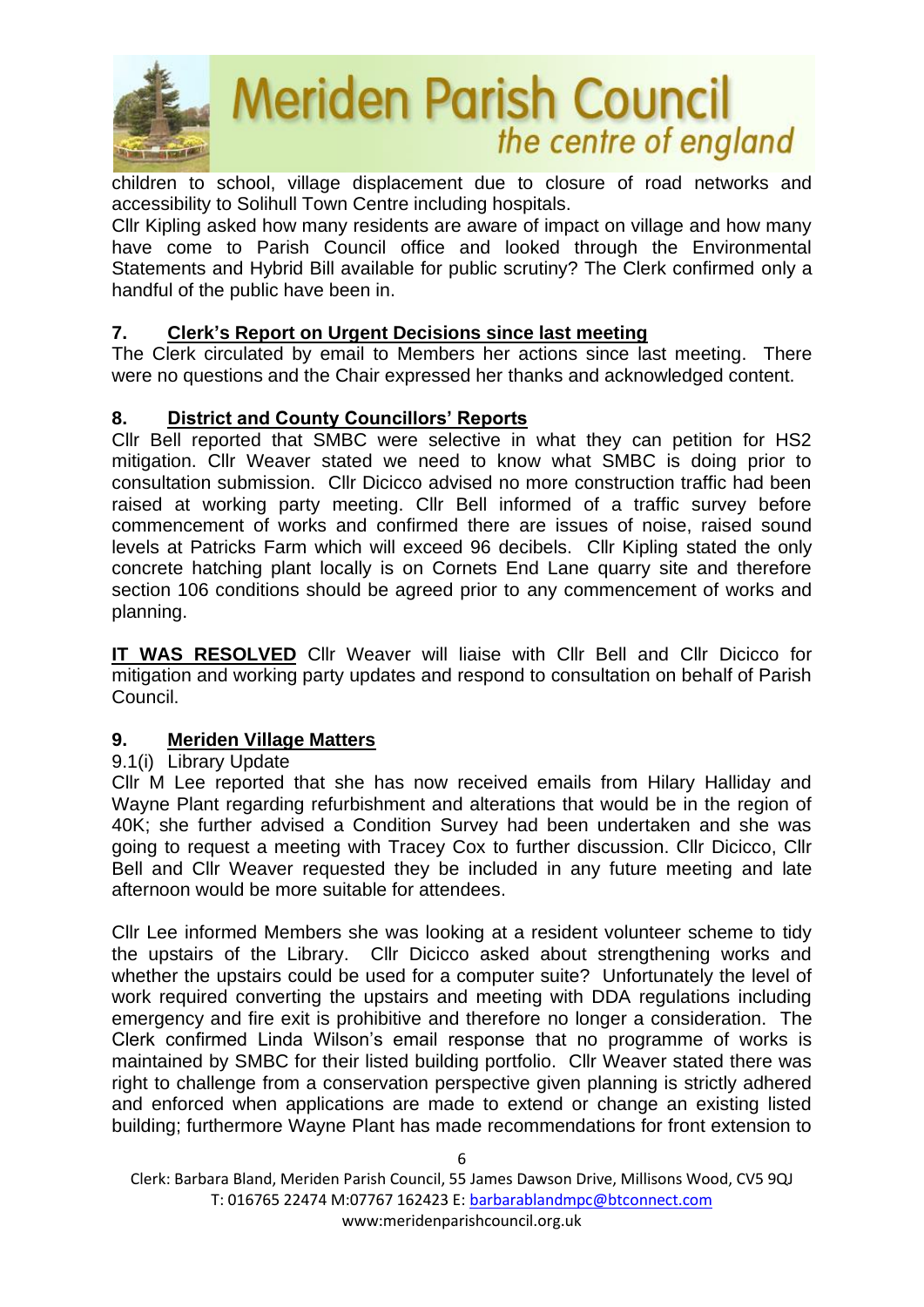

library building to be in accordance with the existing listed building both in scale and architectural appearance.

However it is noted that this has not been the case and there was no such enforcement with the remainder of the shops within the conservation are of Meriden Green, an example of which is the blue frontage of News Express. Cllr Bell agreed and said he would take the matter up with planning; he would further pursue the lack of maintenance to SMBC listed property.

**IT WAS RESOLVED** Cllr Lee will continue to liaise with Head of Libraries and explore options. Cllr Bell to report back at next meeting after consultation with planning and conservation officers.

#### 9.1 (ii) Historic Panels

 Cllr M Lee reported that the local historian is keen to assist with the history of buildings, but time is needed to follow up. This item is deferred to next meeting as there is no update.

#### 9.2 Village Commemoration WW1

Cllr M Lee reported that the second meeting of the working group was held on  $18<sup>th</sup>$ January with 14 attendees, including representatives from Village Hall Committee, Rotary, WI, Scouts/Brownies/Beavers, St Laurence Church, Tree of Thought, local Historian and the ABF Soldier's Charity. Ideas for fundraising and events were shared. The Cyclists Memorial event in May kick starts the commemorative calendar. The ABF will be present at the Bike Show in London to recruit 200 cyclists and agreed to promote the Cyclists Memorial Service in May for maximum attendance. The working group are putting together an electronic diary of events for a dedicated website getting the community involved including face book and twitter.

Cllr Lee has contacted a web designer who will provide 10.5 hours to design and provide search engine optimisation for £315; additionally there will be a charge of £39 to set up domain name with 5 years licence at £12 per annum. There will also be printing required to publicise events with a tentative budget of £95. Cllrs Lee and Weaver are looking to secure funding through Lottery's Heritage Fund with a grant of 3 – 10K, match funding is required for a favourable funding bid outcome and a contribution from each community group from working party is to be suggested at next meeting.

Cllr Lee requested Members consideration to financially support this initial cost to get the Village Commemoration Events started. Cllr Weaver suggested the Parish Council underwrite it and an amount is set aside in 2014-15 budgets to maintain the website for 5 years. Members unanimously agreed to this suggestion.

Cllr P Lee informed Members that the 30 Signals Regiment will be playing a football match with Triumph Meriden FC in September as part of the continued commemorative events arranged for the next four years.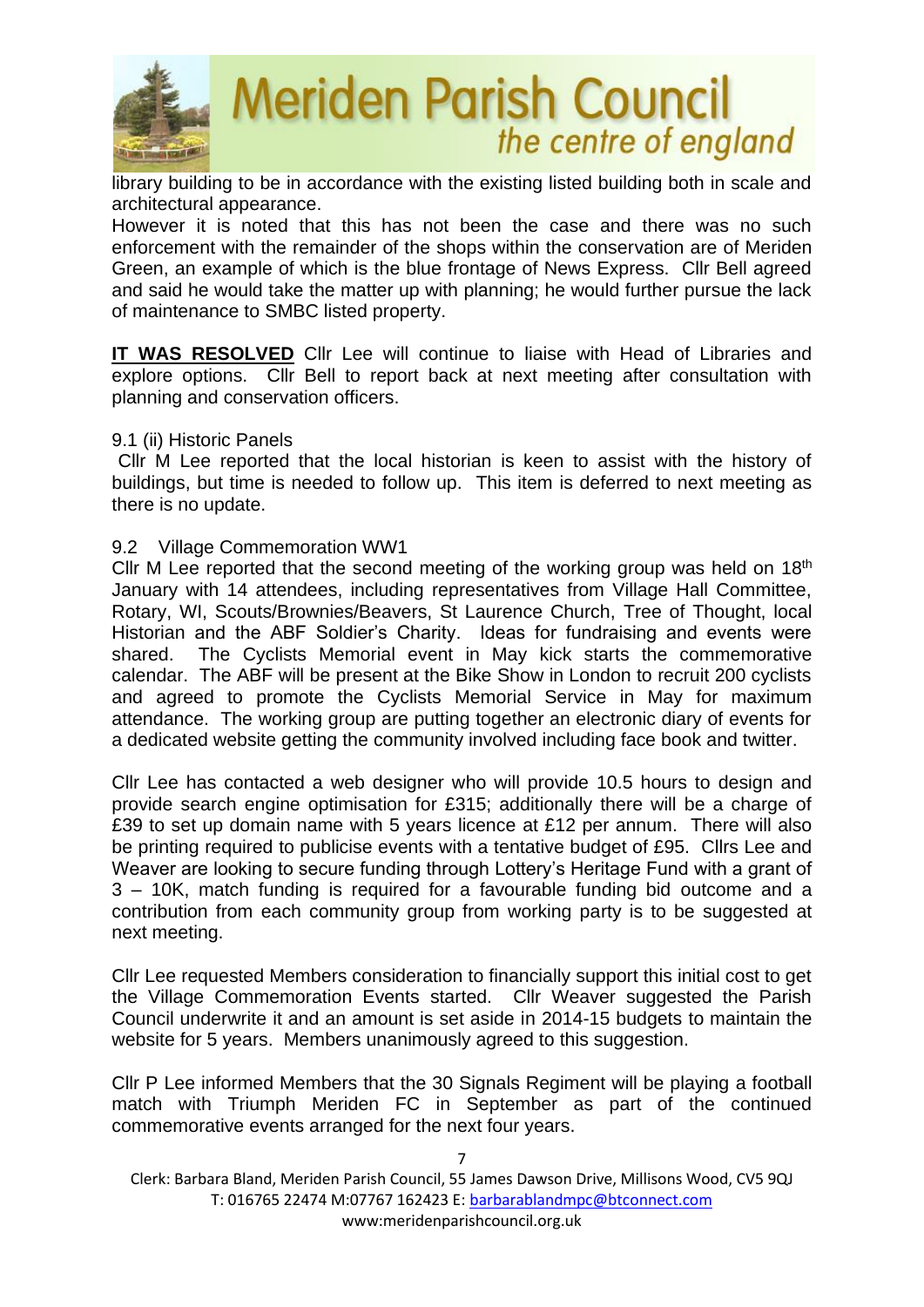

**IT WAS RESOLVED** Members unanimously supported and approved underwriting a £500 budget for website and promotion of events with potential funders being identified to secure funding to cover on-going costs.

## 9.3 Flooding, roads, crossing, bins, green, parking, trees/hedges

The Clerk advised Members that no new information had been received since last meeting. Cllr Kipling stated that there is no footpath between Meriden Hall entrance on Berkswell Road so residents may safely walk between the Social Club and Berryfields Farm Shop. The width of the road is not sufficient for two way traffic, particularly HGV and pedestrians and therefore restricts access to local resources. Cllr P Lee informed he and the Clerk had recently met with a concerned resident from Meriden Hall Park Homes with similar issues and concerns. The Clerk will take this item to Highways and report back at next meeting.

**IT WAS RESOLVED** The Clerk will continue to liaise with relevant officers and seek advice from West Midlands Police Traffic Division on the situation with HGV and Articulated accessibility via Berkswell Road.

9.4 Meriden Gate

Cllr M Lee advised a response had been received from David Waterson regarding questions raised at December's meeting, as follows:-

- 1. In view of the overage position, we have been monitoring the Meriden Gate development on a regular basis and as a result I recently requested a further update on the number of units left to sell. I am currently awaiting a response, and will let you know as soon as I hear back – ideally before your Parish Council meeting on 27<sup>th</sup> January, but bearing in mind the weekend in between I will let you have an update afterwards if necessary.
- 2. I note that MPC has decided the second play ground would be financially unsustainable, and I confirm that SMBC would not be in a position to take on the maintenance of it.
- 3. I believe that subject to completion of the restricted funds agreement, SMBC has already agreed that the £10K could be utilised elsewhere if it were not possible to proceed with the second play ground at Meriden Gate. Clearly the proposed alternative use would need to be something for the general benefit of the community in Meriden. I suggest that initially MPC determine the proposed use of the funds, via a public consultation process if you feel appropriate, and then the legal agreement can follow on to document the decision made.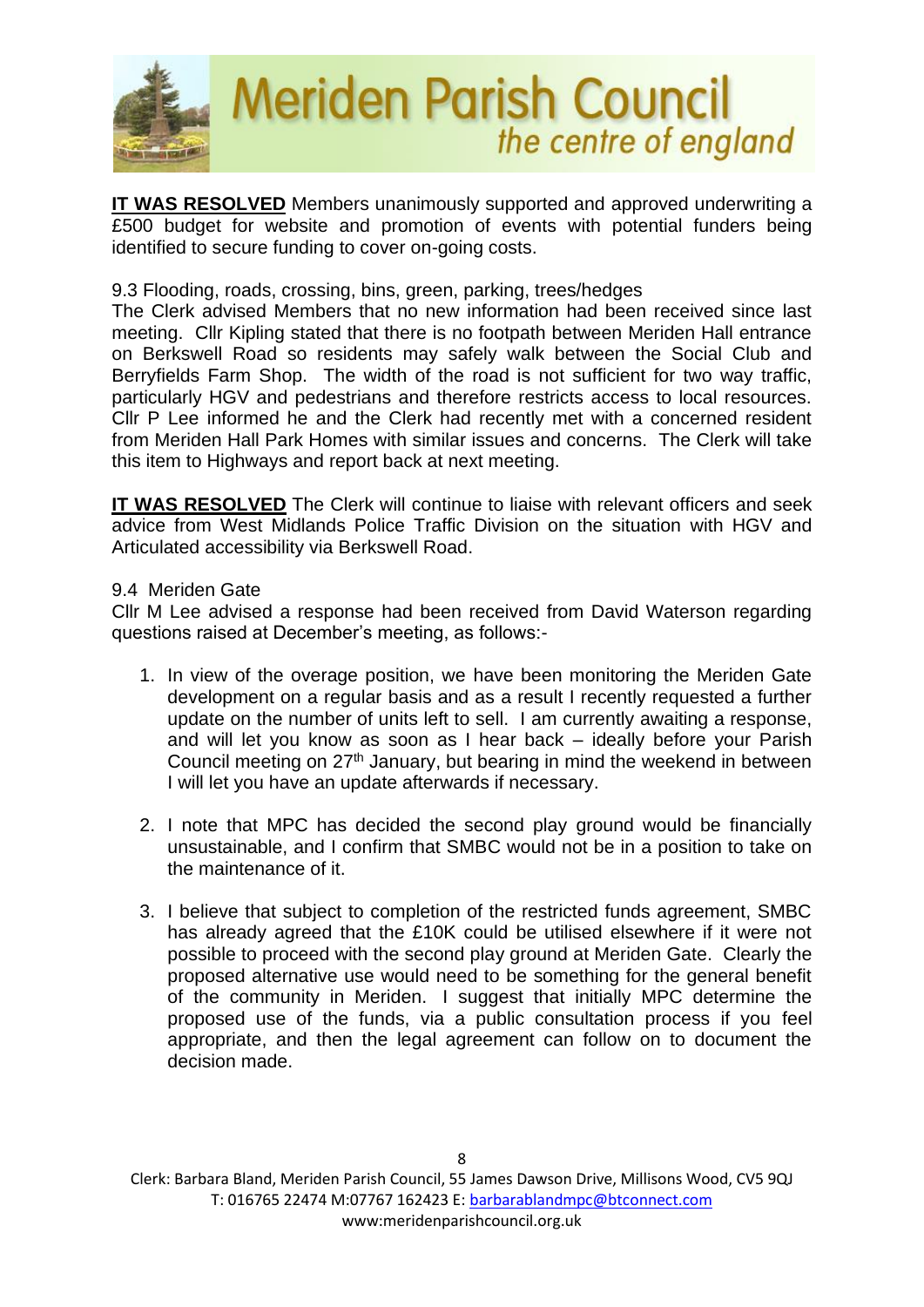

Members considered item 1 above and continue to wait for update on overage and unsold units; regarding items 2 and 3 above, Members are to put together a wish list of identified community projects that the 10K may be utilised.

Regarding the question of discharge, the Clerk read David Waterson's response dated 22<sup>nd</sup> November, and duly recorded as follows:-

"The land for the Sustainable Urban Drainage System (SUDS) works (including the balancing pond) was acquired by BDW and is still owned by them at present.

There is an agreement in place with BDW for the Council to adopt the SUDS system following an inspection and approval process, and for the freehold interest in the land to be transferred to SMBC. We have not yet been approached by BDW with a request for the pre-adoption inspection to be carried out, but continue to monitor the position; however until the SUDS are adopted, BDW remain responsible for the maintenance of the site. I am not aware of any conditions affecting the land in relation to the adjoining Jephson and Packington properties."

**IT WAS RESOLVED** Members would consider community projects for next meeting. The Clerk will liaise with David Waterson regarding overage conclusion.

## 9.5 Taylor Wimpey Development & Associated Works

There has been considerable inconvenience from the recent Leys Lane 3-way lights and closure to residents. This has been taken up with Highways and TWH who will repair grassed area used as materials store, undertake inspection of works and ensure pedestrian footpaths are cleared of mud and debris. The Clerk awaits further updates from Highways and TWH on Leys Lane programme of works connecting into mains sewers.

**IT WAS RESOLVED** The Clerk will update Members accordingly.

## 9.6 Rural Ward Action Plan 2014-15

The Clerk has circulated to Members the Ward Action Plan for comment, and further circulated suggestions for inclusion as follows:-

- Pool tidy and on-going improving works with Rangers including re-establishing walk way around perimeter of pool that is covered with overgrowth.
- All Meriden gateway signs to be replaced acknowledging Meriden's historical Centre of England.
- Bollards to existing Fillongley Road crossing.
- Bollards to pedestrian walkway to restrict parking and pedestrian obstruction opposite café on Fillongley Road.
- Birmingham Road allocated parking area as identified in the Parish Plan.
- Continued daffodil planting for verges stretching to the top of Fillongley Road and continuing along verges in Millisons Wood.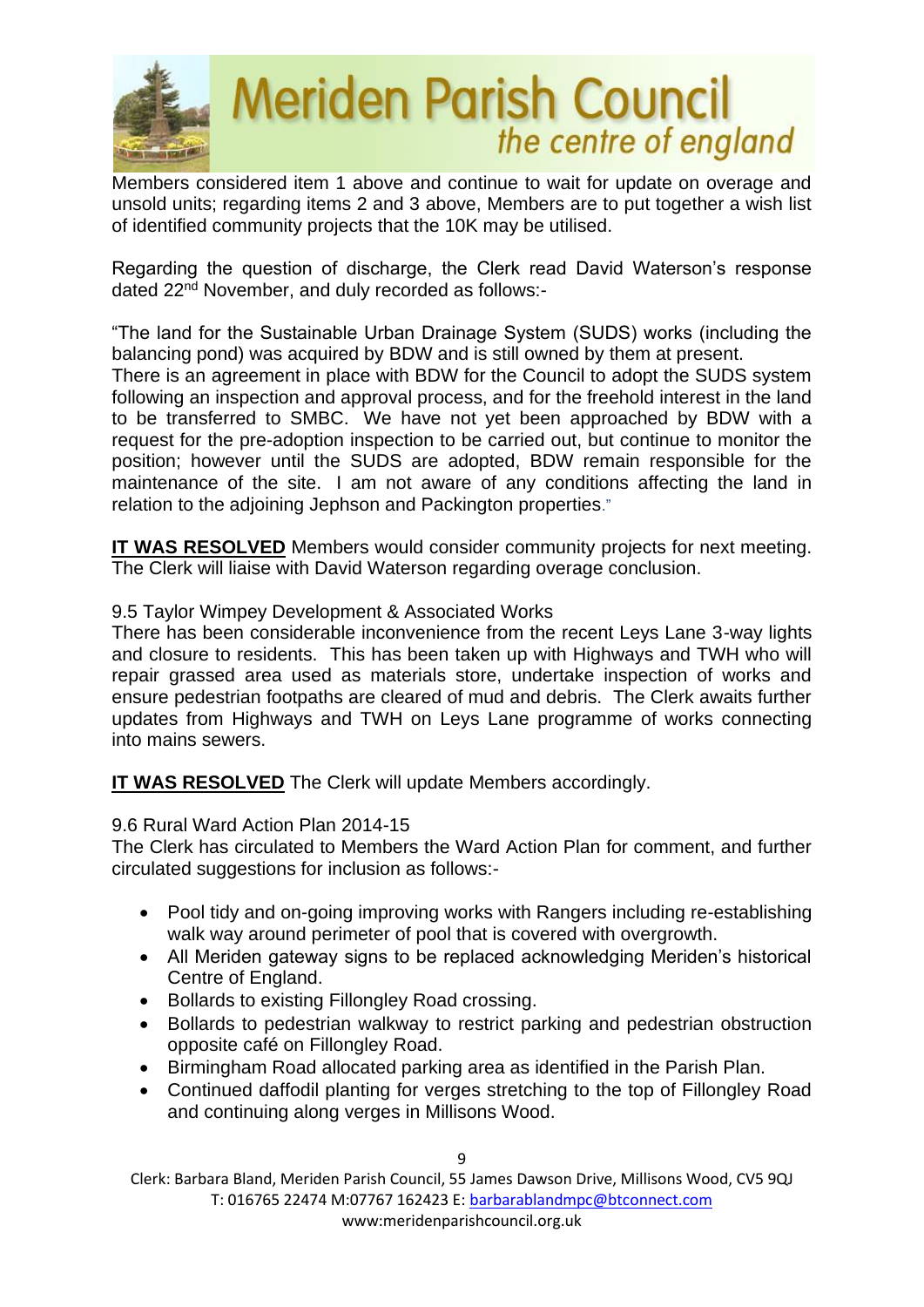

- An improvement to existing Fillongley Road crossing, without it being a "controlled crossing" i.e. table top. Currently the "new" centre refuge does not conform with DDA as anyone crossing at this point using a wheelchair is stranded as there are no dropped curbs to access shops, thus you have to cross at the uncontrolled crossing point between Maxstoke Lane and Spa.
- Reinstatement of grass verges that have been "churned up" due to resident parking on Kittermaster Road, left looking untidy and unsightly. To avoid future parking the supply of benches or large planters strategically placed to eliminate potential parking on verges and improve enforcement for not parking on grassed verges.
- To tidy up the line of Fir Trees along Kittermaster and the grassed area.
- To extend the double yellow lines between café and bus stop to eliminate pavement obstruction by café users.
- To improve parking from Darlaston Court to Manor Hotel improving accessibility for Main Road residents.
- To consider how a pedestrian footpath may be provided for residents accessing Social Club and Berryfields Farm Shop. Currently the increase in large articulated vehicles in and out of Home Farm are making it too dangerous for residents to walk up Berkswell Road as there is nowhere for them to move onto other than a ditch.
- Increased enforcement for residents parking on pavements, obstructing walkways, parking on yellow lines.

**IT WAS RESOLVED** Members approved the "wish list" and the Clerk was instructed to forward this to Kath Hemmings, Neighbourhood Manager.

# **10. Meriden Sports Park**

10.1 Cllr Weaver reported that the first Director's meeting was held on 20<sup>th</sup> January; Cllr Weaver was elected Chair and Cllr P Lee was elected Vice-Chair. The purpose of the meeting was to identify who was doing what, and agree that application be made to Charities Commission for charitable status which will help with securing funding for the future sustainability of the Sports Park. The next meeting will be 13<sup>th</sup> March, and a User's meeting is arranged for 14<sup>th</sup> April to include all sports team representatives, grounds work contractor and sports coaches.

**IT WAS RESOLVED** Members approved the set up.

# 10.2 Patrol Alarms CCTV

Cllr P Lee advised that SMBC had acknowledged receipt of complaint; the Clerk confirmed the latest email from David Waterson confirmed the matter remained under investigation. Cllr Lee outlined the issues for Cllrs Bell and Dicicco, concluding that the current CCTV system is not fit for purpose and does not correspond to original build specification.

**IT WAS RESOLVED** Cllr P Lee will continue to monitor the situation.

10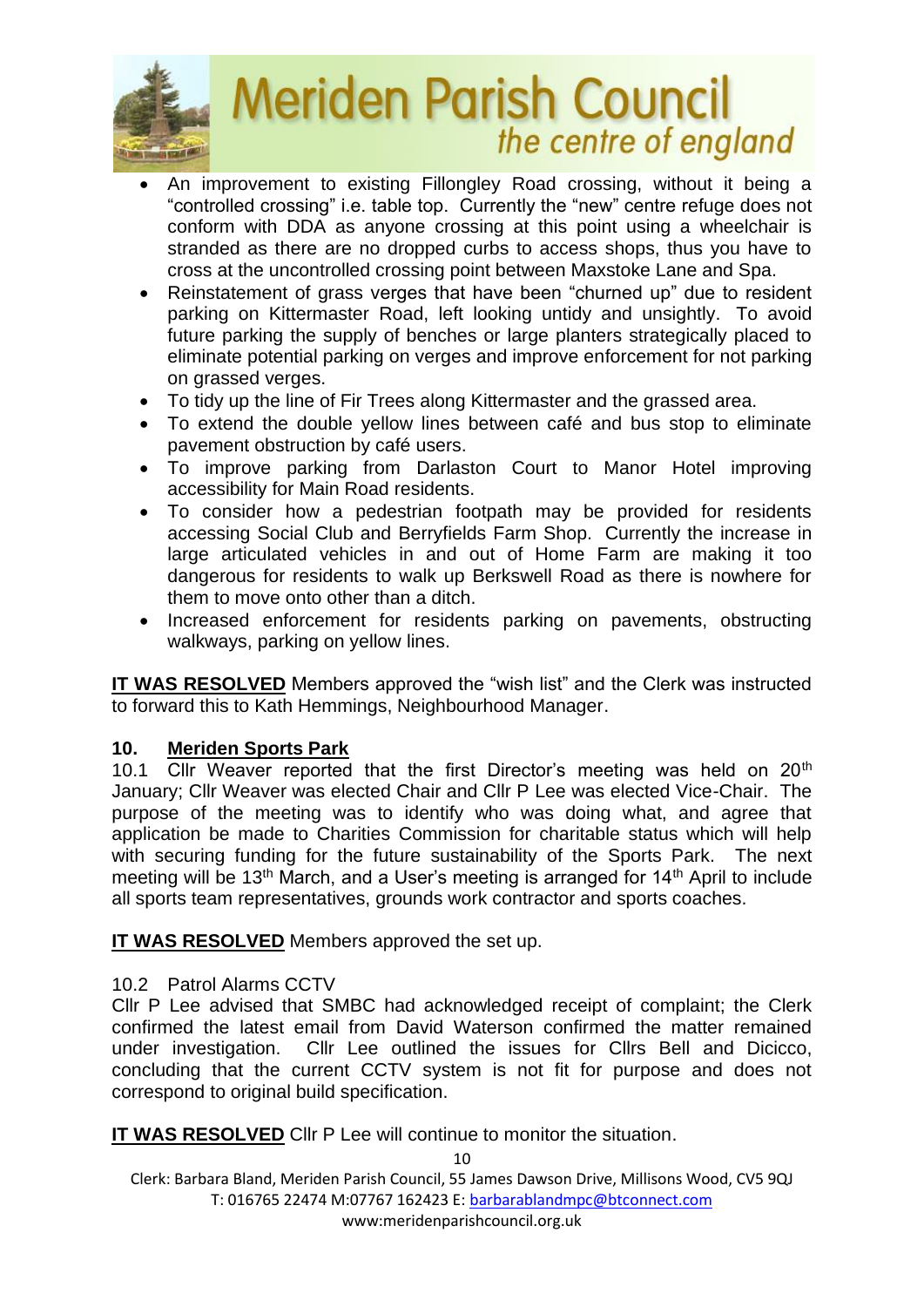

## 10.3 Packington Estate

Cllr M Lee advised that a letter (circulated to Members) had been received from Packington Estate regarding the potential use of land behind the Sports Park for the purpose of extending football/cricket pitch.

Members considered the options and stated their interest in moving this forward with the Estate Manager, Nick Barlow, to determine the cost of fencing the area and building up to a level surface, and who would undertake this work.

Cllr Kipling asked about the possibility of the Estate gifting the land to the residents of Meriden village. Members requested the Clerk to write to the Estate for more information and explore Cllr Kipling's suggestion.

**IT WAS RESOLVED** The Clerk will write to Nick Barlow, Estate Manager.

## **11. Planning Matters**

11.1 Neighbourhood Planning Applications update for Members.

| 2013/2109 New*      | Peastocking, Showell<br>Lane                | Retrospective roof<br>extension and dormer<br>window |
|---------------------|---------------------------------------------|------------------------------------------------------|
| 2014/10 New*        | The Grange, Main Road                       | <b>UPVC Doors Grade II bldg</b>                      |
| 2014/18 New*        | 16 Grace Road                               | Single storey extension                              |
| 2013/2028 Waiting   | <b>Cornets End Quarry</b><br>Jack Moody Ltd | Concrete Platform new<br>composting plant            |
| 2013/2041 Waiting   | 6c Meriden Hall, Park<br><b>Homes</b>       | Holly Bush removal                                   |
| 2013/1859 Waiting   | Windmill Lane, Balsall                      | <b>Games Room</b>                                    |
| 2013/1820 Approved  | <b>Maxstoke House</b>                       | Oak trees with TPO                                   |
| 2013/1953 Refused   | <b>Fordsons Farm</b>                        | Agricultural use                                     |
| 2013/1805 Withdrawn | <b>Kinwalsey Lane</b>                       | Garage                                               |
| 2013/1946 Approval  | Kittermaster                                | Disabled access & ramp                               |
| 2013/1874 Approval  | <b>News Express</b>                         | Extension to make 2 <sup>nd</sup> flat               |

**IT WAS RESOLVED** The Clerk will continue notifying Members for comments and recording comments on planning portal.

# **12. Parish Council Newsletter** Editorial Committee

11